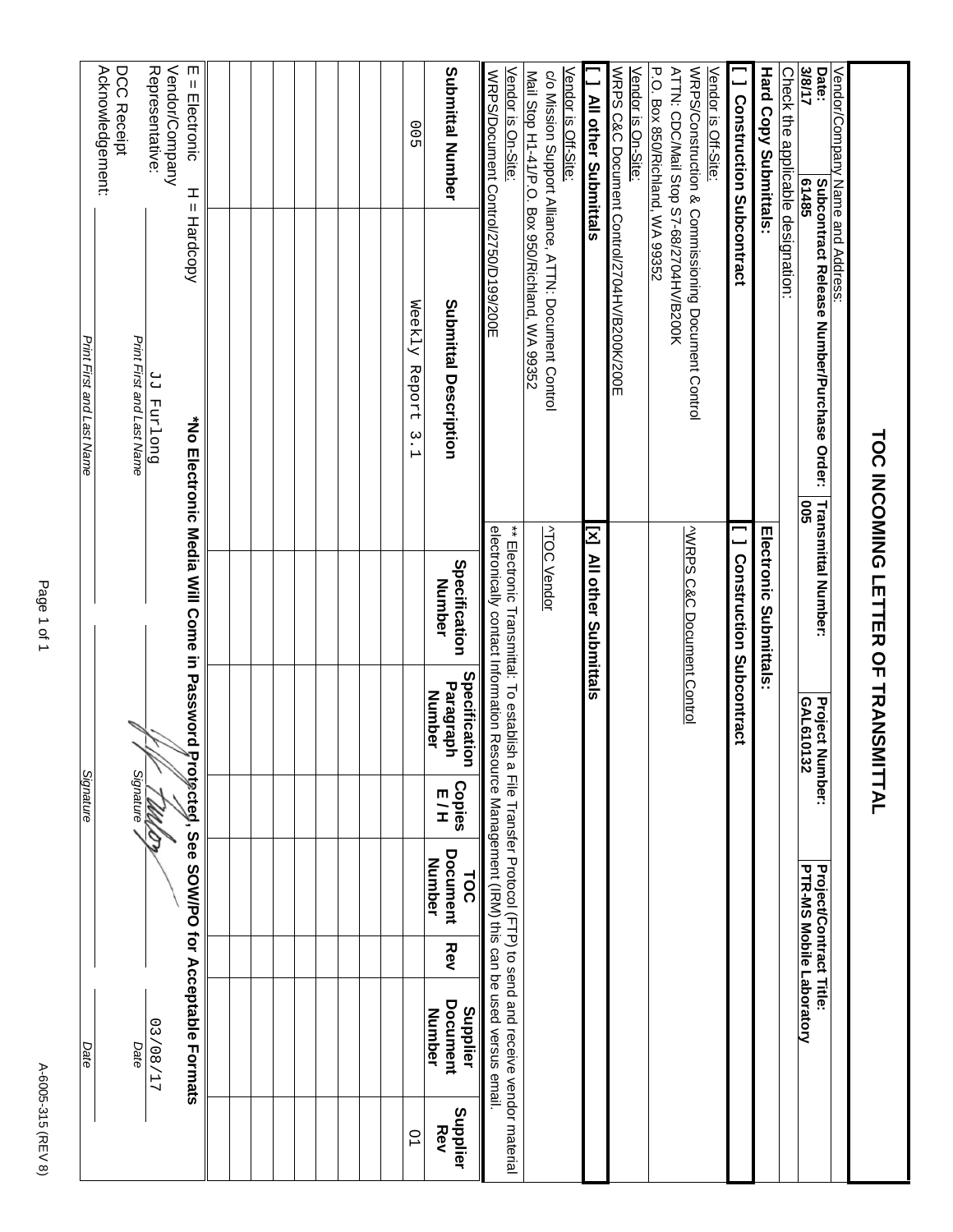

# **WEEK 3.1 REPORT – LCU AND PTR-MS VERIFICATION AND ASSOCIATED GRAPHS**

## **February 17TH, 2017**

### **Summary**

The mobile lab was used at Columbia Basin Analytical Laboratory (CBAL) on February 17<sup>th</sup> between 7:00 AM and 1:00 PM to conduct a series of preliminary experiments with the Ionicon Liquid Calibration Unit (LCU). The goal of these experiments were to create a streamlined series of experiments to be performed on February 20<sup>th</sup> to verify LCU operation and provide technical training for the analyst-in-training.

During this time period the LCU was used to dilute the 200 ppb sensitivity check standard to 20 parts per billion by volume (ppbv) which was measured by the Ionicon 4000 proton transfer reaction mass spectrometer (PTR-MS), as per normal operations. The 200 ppbv standard was also manually diluted to 20 ppb and then directly measured by the PTR-MS, bypassing the LCU.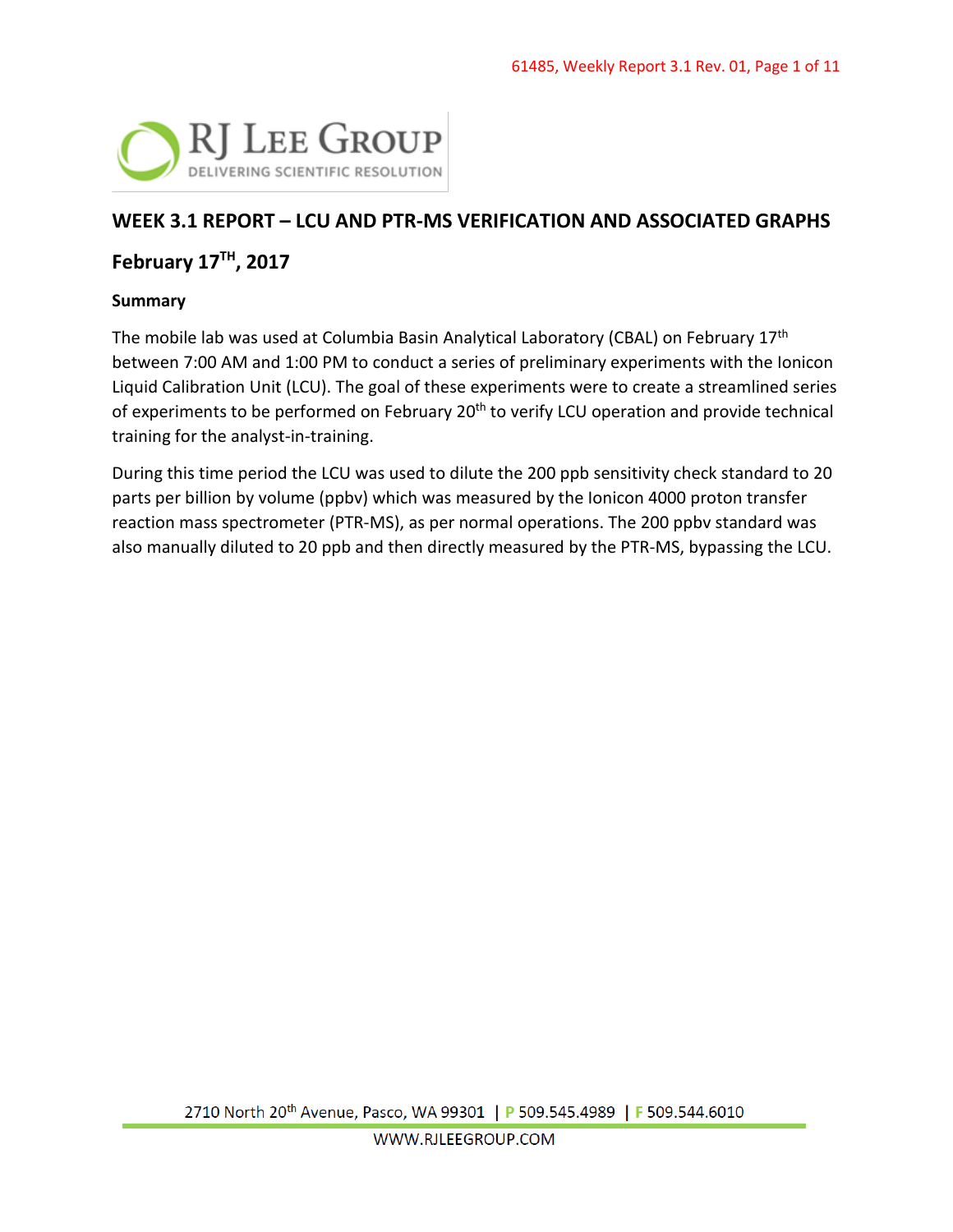# **February 20TH, 2017**

## **Summary**

The mobile lab was used on at CBAL on February 20<sup>th</sup> between 7:00 AM and 4:30 PM to verify LCU operation and provide technical training for the analyst-in-training.

During this time period the flow of the standard and zero air flow control units were measured separately over expected operating ranges. Gas flow from the control units were measured using a Mesa Labs Defender 520 digital flow meter. Mixing ratios of both flow controllers were also tested at a total flow rate of 300, 500, and 1000 standard cubic centimeters per minute (sccm) to validate linearity over a range used for dilutions of the standard during a sensitivity check. The digital flow meter used in these experiments is due to be recalibrated in April. Once the flow meter is returned these experiments will be repeated to determine if the deviation from program settings (see LCU 3.1.1a and LCU 3.1.1b) is from the LCU or is a measurement error from drift on the meter.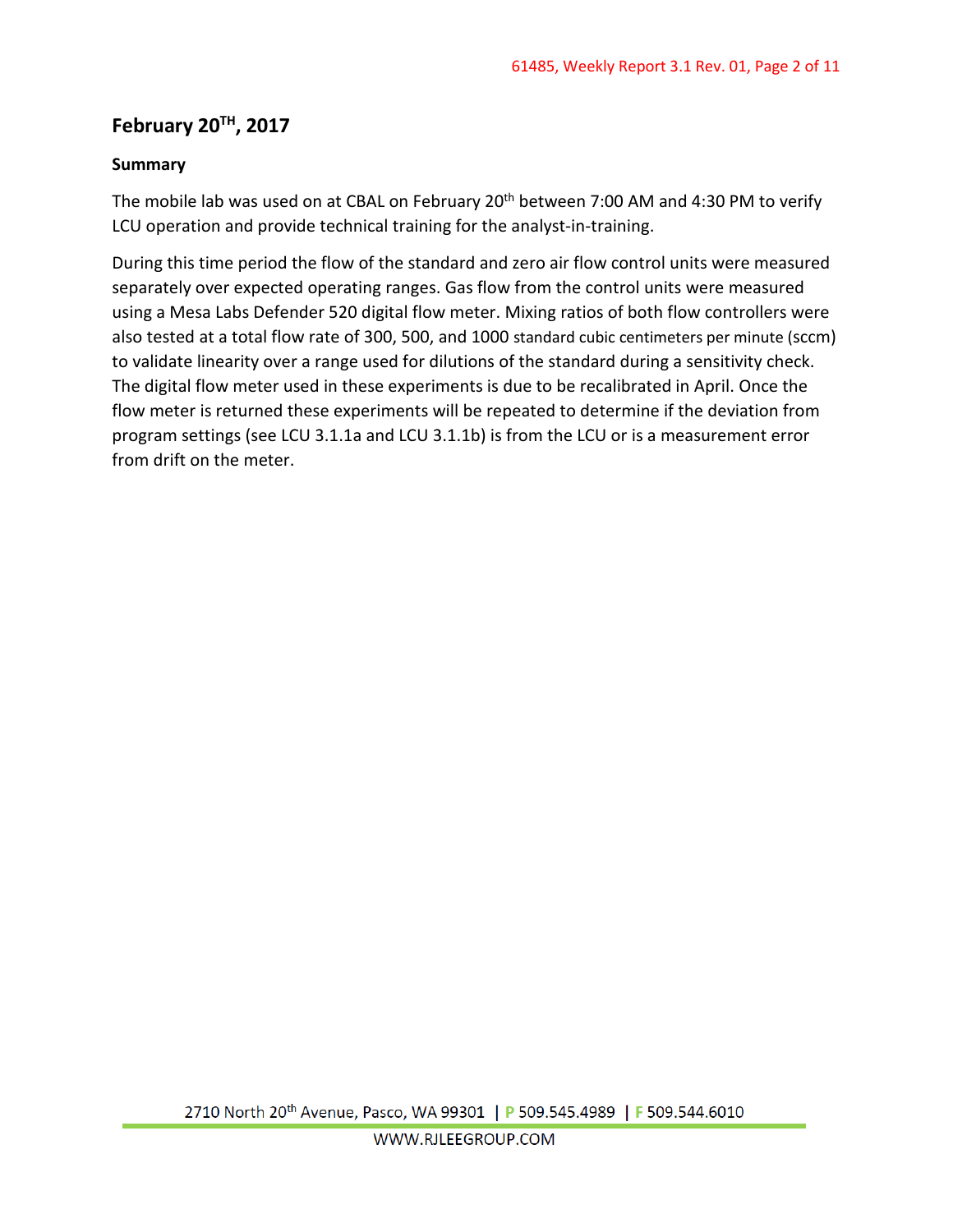# **February 20th Graphs**

#### **LCU 3.1.1a**

Graph LCU 3.1.1a displays the measured flow of the zero air flow controller vs. the theoretical air flow. The behavior of the flow controller is linear as indicated by the  $R<sup>2</sup>$  value. The slope indicates percent deviation from the program settings, which is 14% higher than the theoretical value. Subsequent experiments indicate that this does not affect data quality, see LCU 3.1.1b. During sensitivity checks the zero air flow setting is 975 sccm which is within the range of this graph.

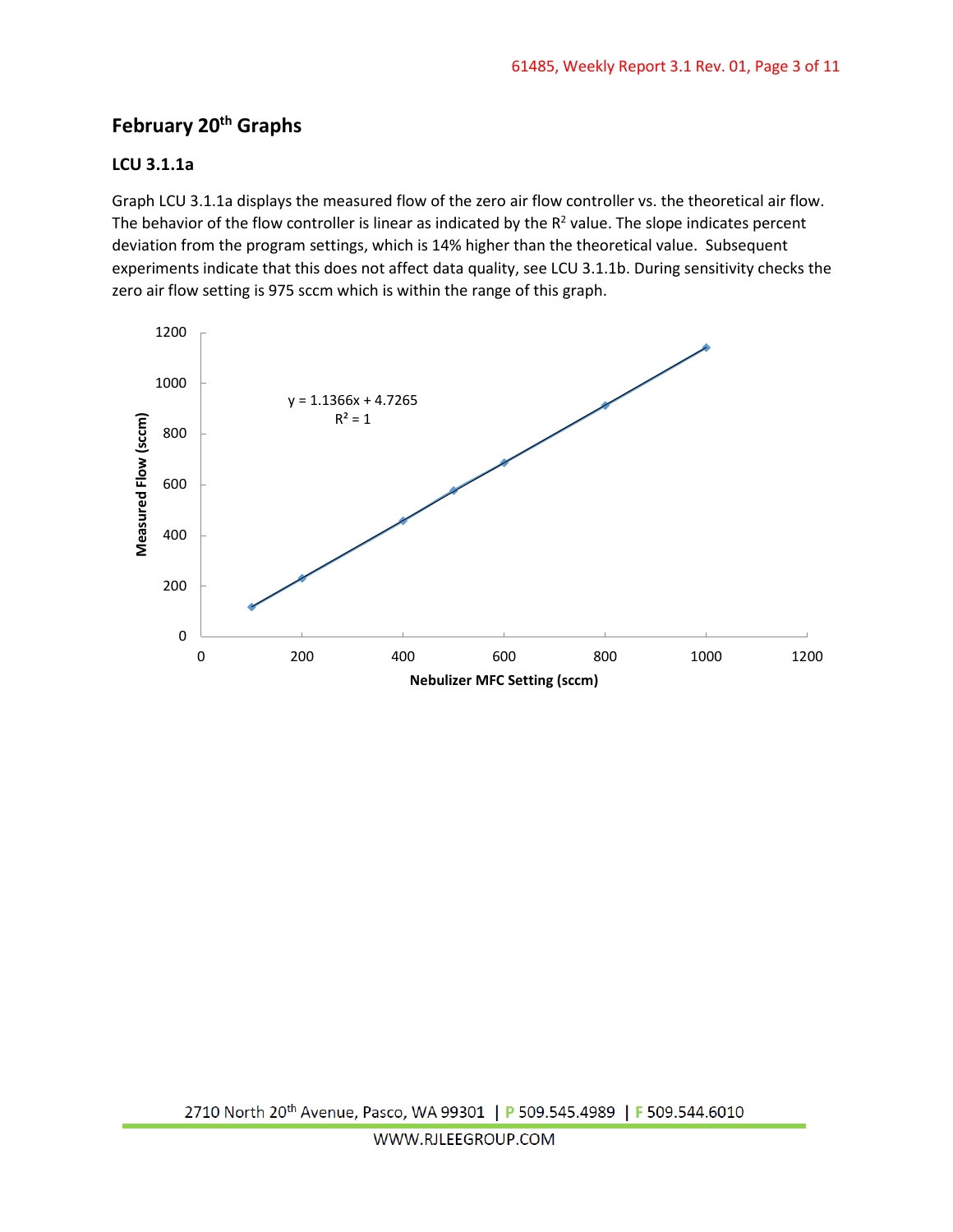#### **LCU 3.1.1b**

Graph LCU 3.1.1b displays the measured flow of the standard flow controller vs. the theoretical air flow. The behavior of the flow controller is linear as indicated by the  $R<sup>2</sup>$  value. The slope indicates percent deviation from the program settings, which is 14% higher than the theoretical value. During sensitivity checks the zero air flow setting is 25 sccm which is within the range of this graph. The deviation in the zero air and standard flow controllers is the same (14%), indicating that dilutions made with the two flow controllers will be linear and that the LCU will deliver the expected standard concentration to the PTR-MS. This is verified with the following experiments, see LCU 3.1.1c,LCU 3.1.1d, and LCU 3.1.2e.

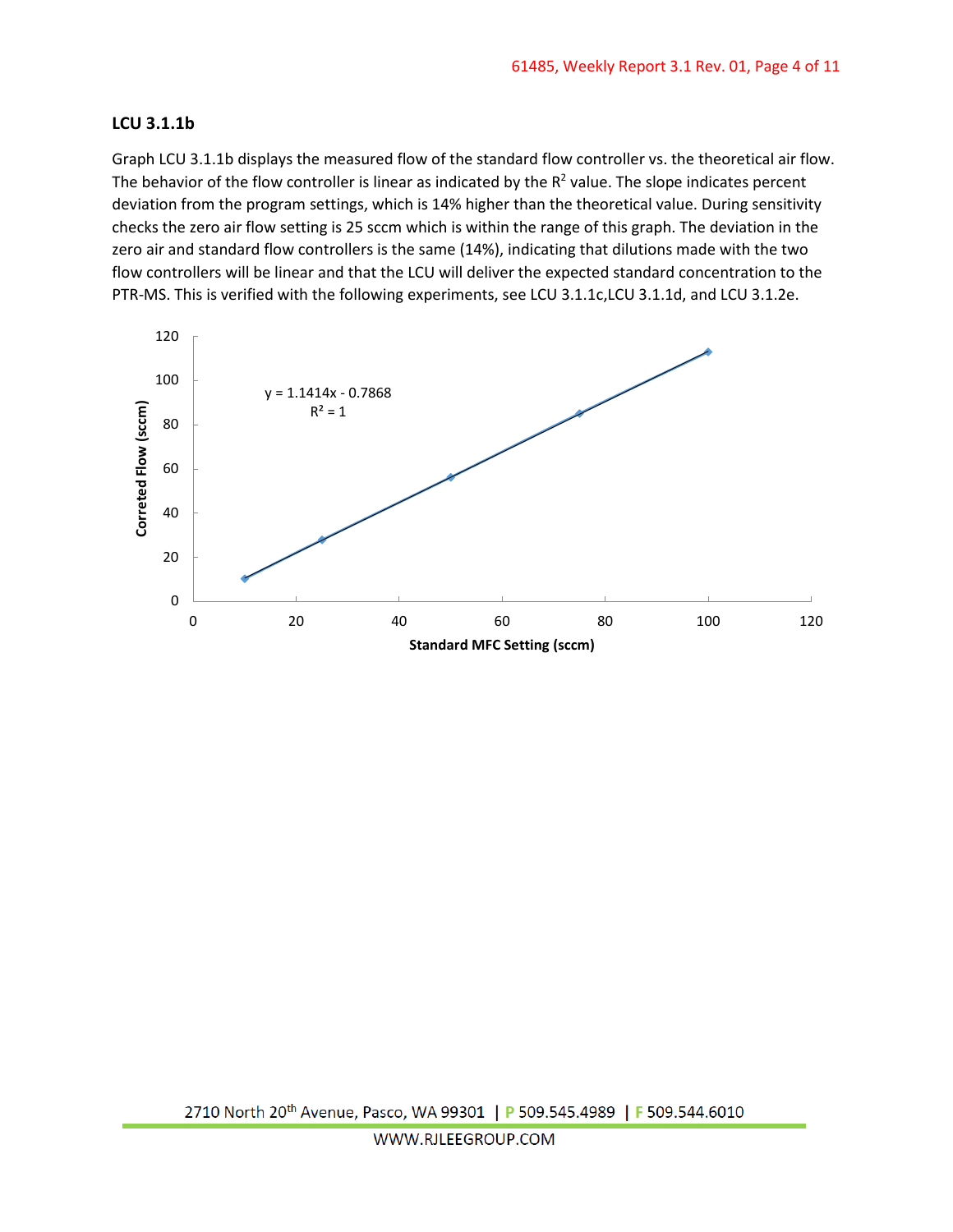#### **LCU 3.1.1c**

Graph LCU 3.1.1c displays the theoretical and measured mixing ratios of zero air and standard at a total flow rate of 300 sccm. The linear regression within the graph is indicitave of the measured values. Theoretical values are plotted in blue and measured values in orange. The behavior of the flow controllers is linear as indicated by the  $R^2$  value. This data indicates that at 300 sccm total flow rate the flow controllers from the LCU are mixing the zero air and standard gas at the appropiate ratio for a dilution.

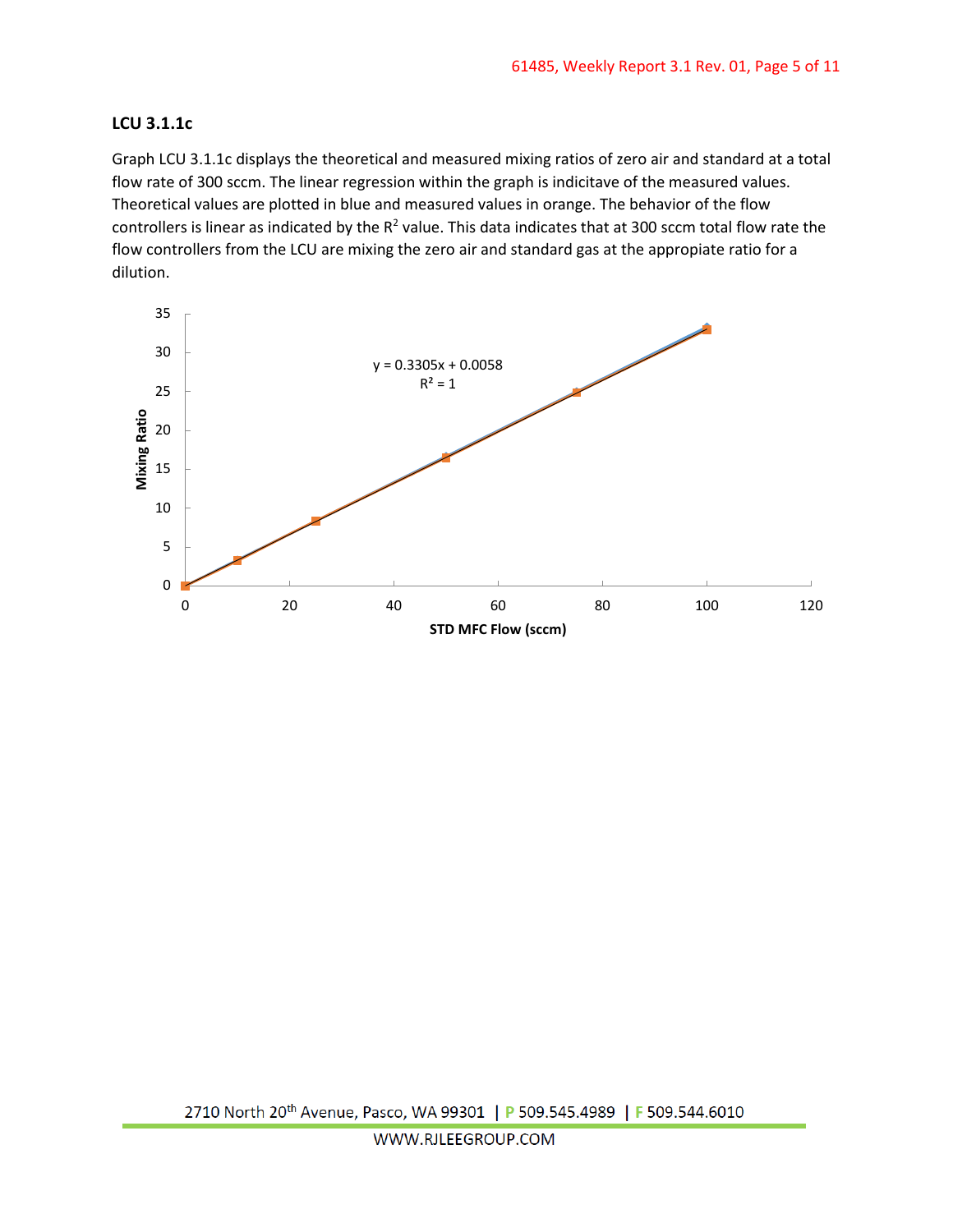#### **LCU 3.1.1d**

Graph LCU 3.1.1d displays the theoretical and measured mixing ratios of zero air and standard at a total flow rate of 500 sccm. The linear regression within the graph is indicitave of the measured values. Theoretical values are plotted in blue and measured values in orange. The behavior of the flow controllers is linear as indicated by the  $R^2$  value. This data indicates that at 500 sccm total flow rate the flow controllers from the LCU are mixing the zero air and standard gas at the appropiate ratio for a dilution.

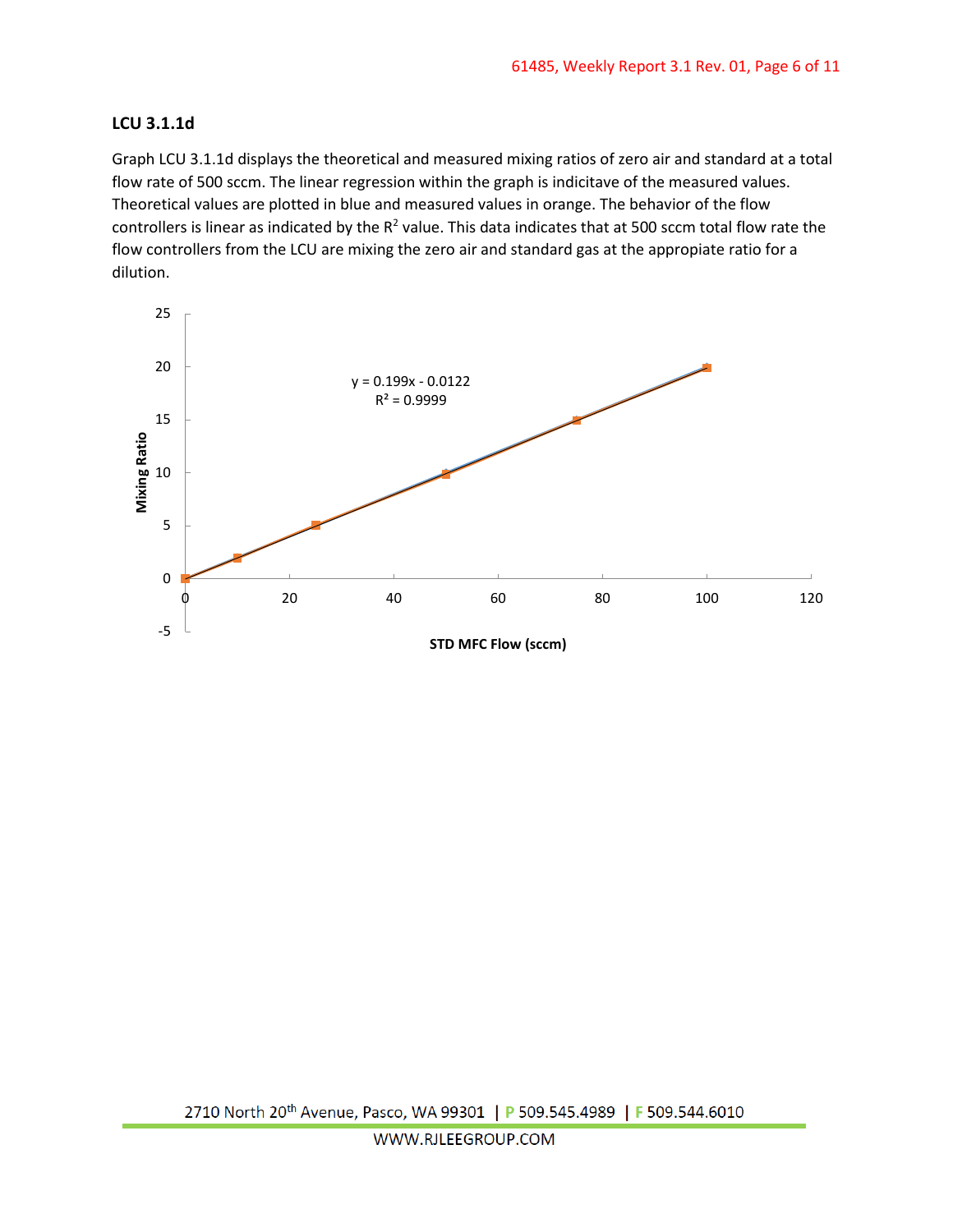#### **LCU 3.1.1e**

Graph LCU 3.1.1e displays the theoretical and measured mixing ratios of zero air and standard at a total flow rate of 1000 sccm. The linear regression within the graph is indicitave of the measured values. Theoretical values are plotted in blue and measured values in orange. The behavior of the flow controllers is linear as indicated by the  $R^2$  value. This data indicates that at 1000 sccm total flow rate the flow controllers from the LCU are mixing the zero air and standard gas at the appropiate ratio for a dilution. Sensitivity checks are performed with a ratio of 975 sccm zero air to 25 sccm standard gas using the LCU, which falls within the range of this graph.

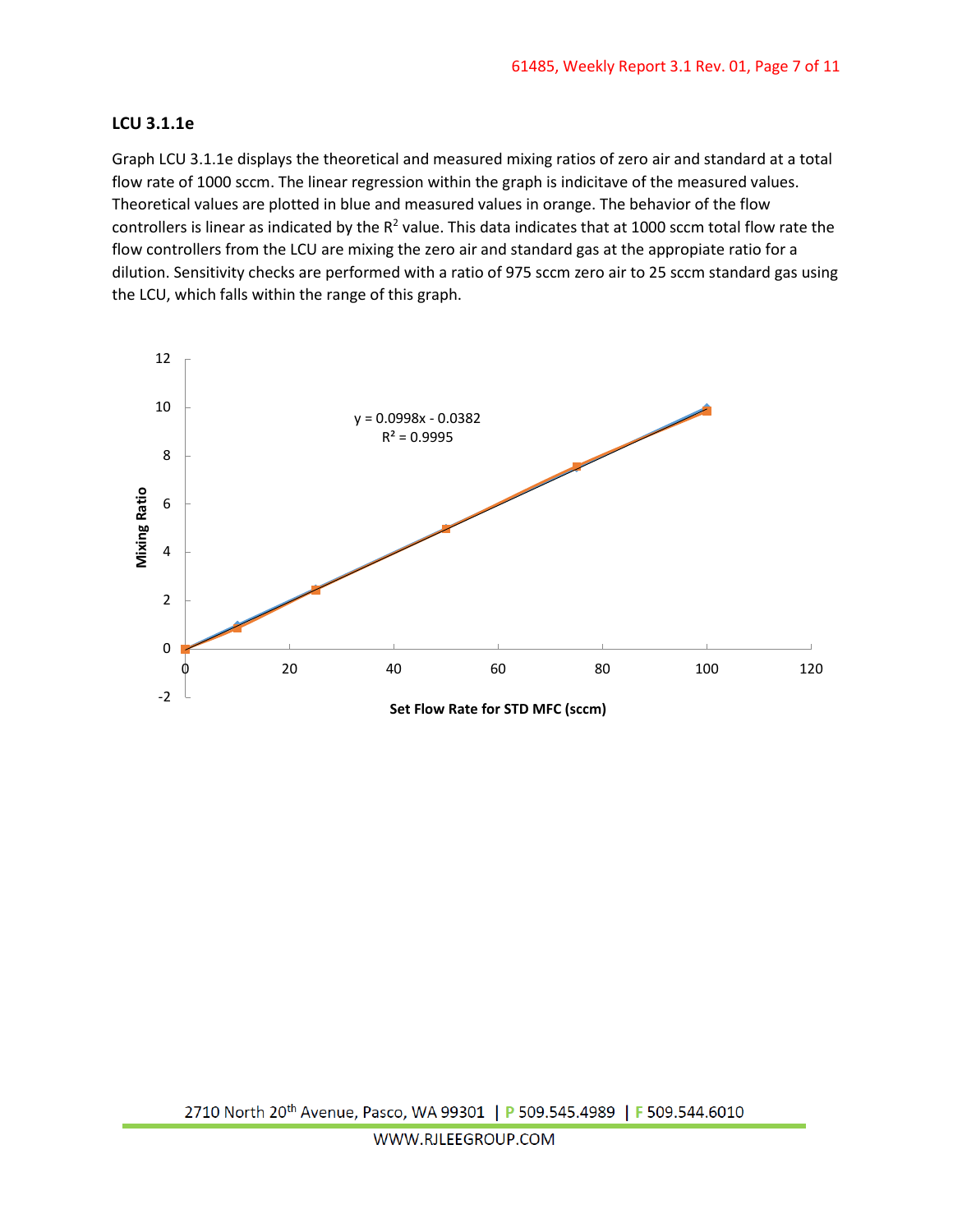# **February 21ST, 2017**

## **Summary**

The mobile lab was used on at CBAL on February 21st between 7:00 AM and 4:30 PM to continue studying LCU operation and provide technical training for the analyst. The ion source was removed and replaced with a clean source. The Agilent 6890 gas chromatograph and Agilent 5973 mass spectrometer (GC-MS) was also turned on to begin analyst training on the instrument.

In addition, the PTR-MS inlet flow controller flow rate was manipulated in several experiments to verify PTR-MS operation. The experiments performed were at 2 different drift tube pressures from 0 to 250 sccm and at one drift tube pressure up to 500 sccm. Data from the experiments indicate that the flow is linear up to at least flow rates of 500 sccm, see LCU 3.1.2c. A flow of 200 sccm is the current operating condition and falls within this acceptable range.

Data from the experiment also indicated that the rate could be lowered to 100 sccm. This lower flow rate would reduce strain on the rough pump and also reduce gas use. However, higher flow rates decrease compound transit time in the tubing leading up to the PTR-MS which increases the ability to measure bolus events. Thus while conducting field monitoring 200 sccm will still be used.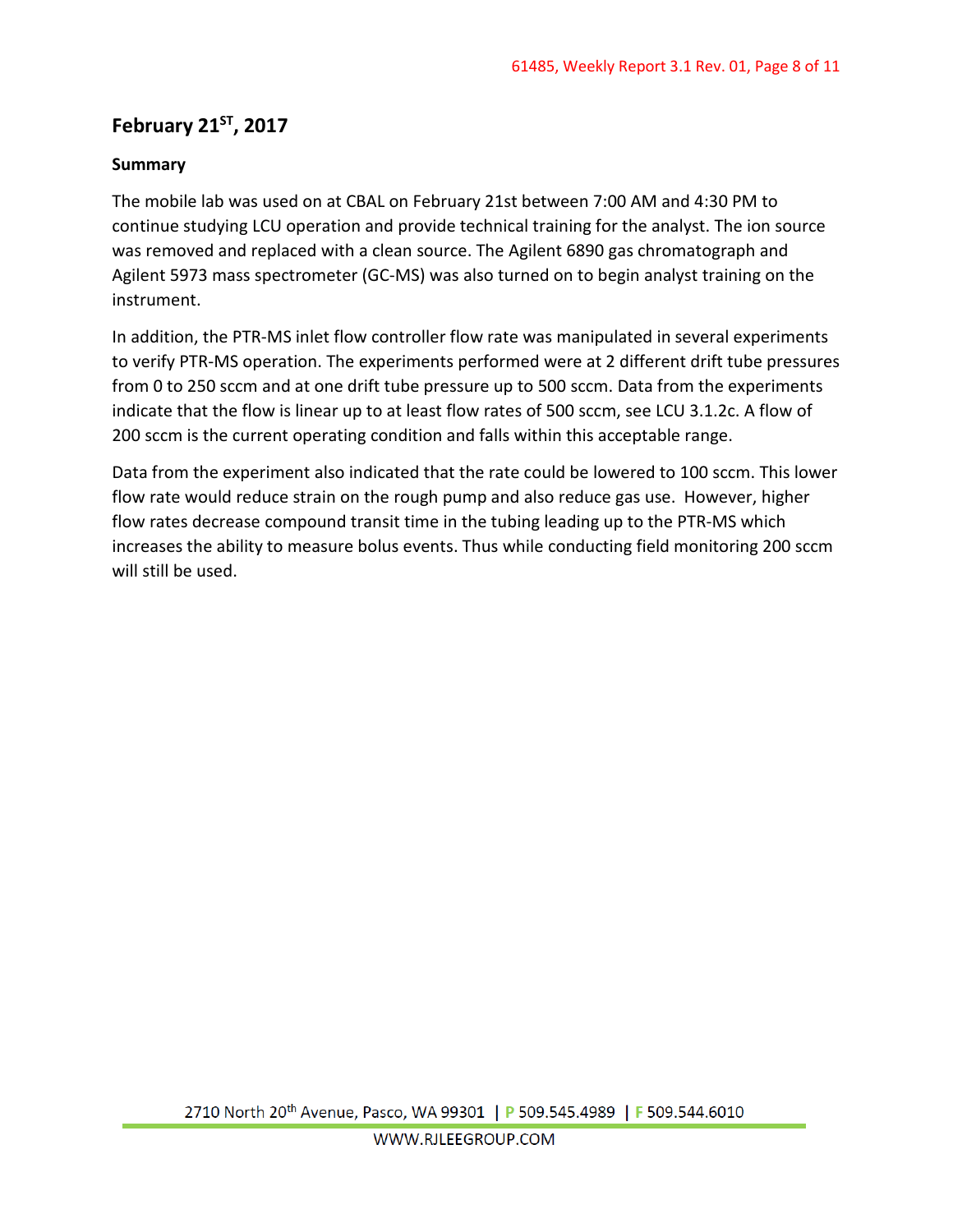# **February 21st Graphs**

### **LCU 3.1.2a**

Graph LCU 3.1.2a displays the measured flow rate of the PTR-MS inlet flow controller vs. theoretical values based on software settings for a drift tube pressure of 2.8 mbar. The behavior of the flow controller is linear as indicated by the  $R^2$  value. The slope indicates percent deviation from the program settings. Note that deviation for this flow rate does not affect data quality.

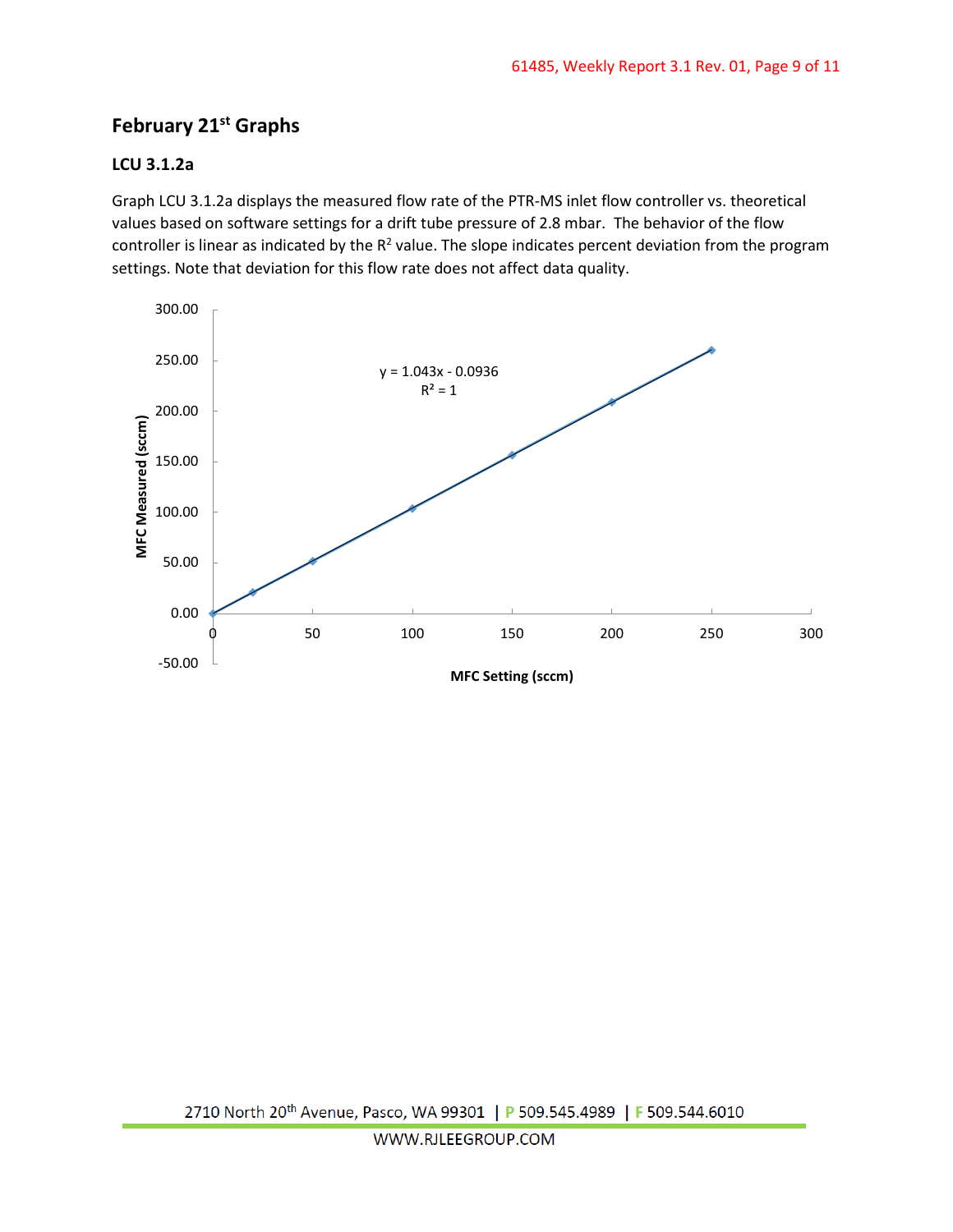### **LCU 3.1.2b**

Graph LCU 3.1.2b displays the measured flow rate of the PTR-MS inlet flow controller vs. theoretical values based on software settings for a drift tube pressure of 2.2 mbar. The behavior of the flow controller is linear as indicated by the  $R^2$  value. The slope indicates percent deviation from the program settings. Note that deviation for this flow rate does not affect data quality.